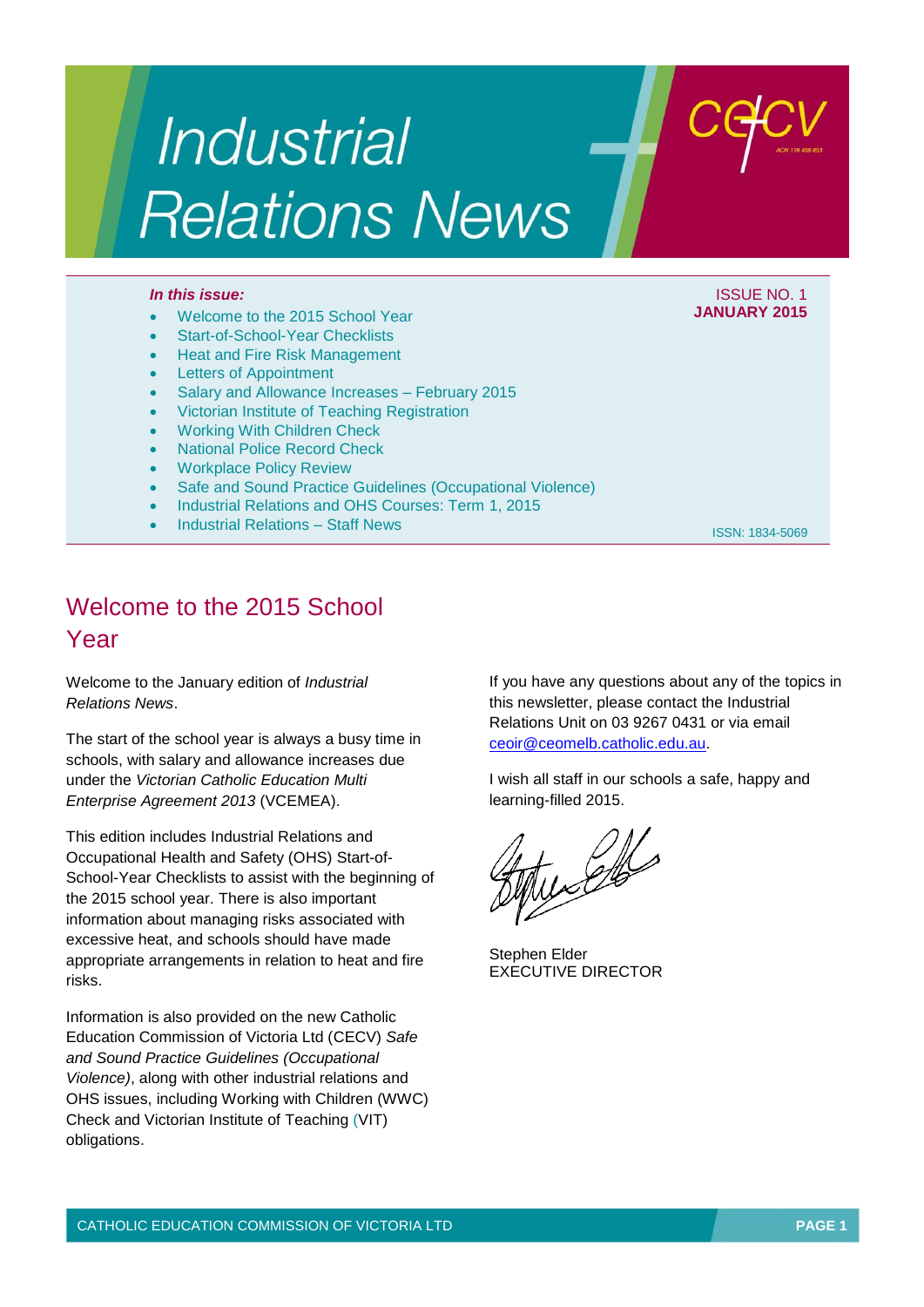## Start-of-School-Year Checklists

To assist in preparing for 2015, attached to this newsletter are two useful checklists to deal with Industrial Relations and OHS issues. Principals are encouraged to use these checklists as an aid in ensuring they are ready for the 2015 school year.

Key aspects of the Industrial Relations checklist include salary and allowance increases in February 2015, letters of appointment and induction of new staff.

The OHS checklist has important information concerning training, consultation, hazard identification, documentation and incident management.

## Heat and Fire Risk Management

As schools prepare for staff and students to return to school, it is important to manage the risks posed by fire and excessive heat at this time of year.

Some suggested strategies for managing excessive heat conditions include:

- ensuring staff know how to recognise the symptoms of heat stress including: headache, fainting, confusion, nausea and vomiting
- ensuring first aid officers are available, with processes in place to manage symptoms of heat stress for students and staff
- ensuring the monitoring of students with special needs to maintain adequate hydration;
- encouraging students and staff to stay hydrated by providing regular drink breaks, with water being the most suitable fluid to drink
- modifying or postponing outdoor or sporting activities, as required.

### *Resources for Assisting in Heat and Fire Readiness*

Tips for schools in [Managing Excessive Heat](http://www.cecv.catholic.edu.au/vcsa/ohands/guidelines/Managing_Days_of_Excessive_Heat.pdf) can be found on the CECV website [http://www.cecv.catholic.edu.au](http://www.cecv.catholic.edu.au/) under *Industrial Relations / Occupational Health and Safety / Occupational Health and Safety Guidelines*.

Further tips and resources for staying healthy in the heat can be found on the Victorian Government's website [Better Health Channel.](http://www.betterhealth.vic.gov.au/bhcv2/bhcarticles.nsf/pages/Heat_health?open)

The official Victorian Government FireReady App provides access to timely, relevant and tailored warnings and information from the Country Fire Association (CFA), Metropolitan Fire Brigade (MFB) and Department of Environment and Primary Industry (DEPI).

The [FireReady App](http://www.cfa.vic.gov.au/plan-prepare/fireready-app/) is available for both Apple and Android devices and can be downloaded from the CFA website [http://www.cfa.vic.gov.au/.](http://www.cfa.vic.gov.au/)

[VicEmergency,](http://www.emergency.vic.gov.au/map) the state's primary site for emergency warnings, also shows incidents in Victoria on a realtime Google Map [display.](http://www.emergency.vic.gov.au/map#now)

## Letters of Appointment

An employee who has been newly appointed to an ongoing or fixed-term position (including where the employee has held fixed-term positions in previous years) must be given a new letter of appointment.

Where the appointment is on a fixed-term basis, the letter of appointment **must** state the reason for the employment being fixed-term as outlined in Clause 11.2 of the VCEMEA.

The letter of appointment:

- establishes the contract of employment between the parties
- binds the parties to the terms of the contract
- indicates clearly the commencement date
- sets out the legal rights of both parties for the period of employment
- cannot be varied by either party without mutual agreement.

A copy of the letter of appointment and signed acceptance by the employee must be kept on file by the school, and the employee should also be provided with a copy.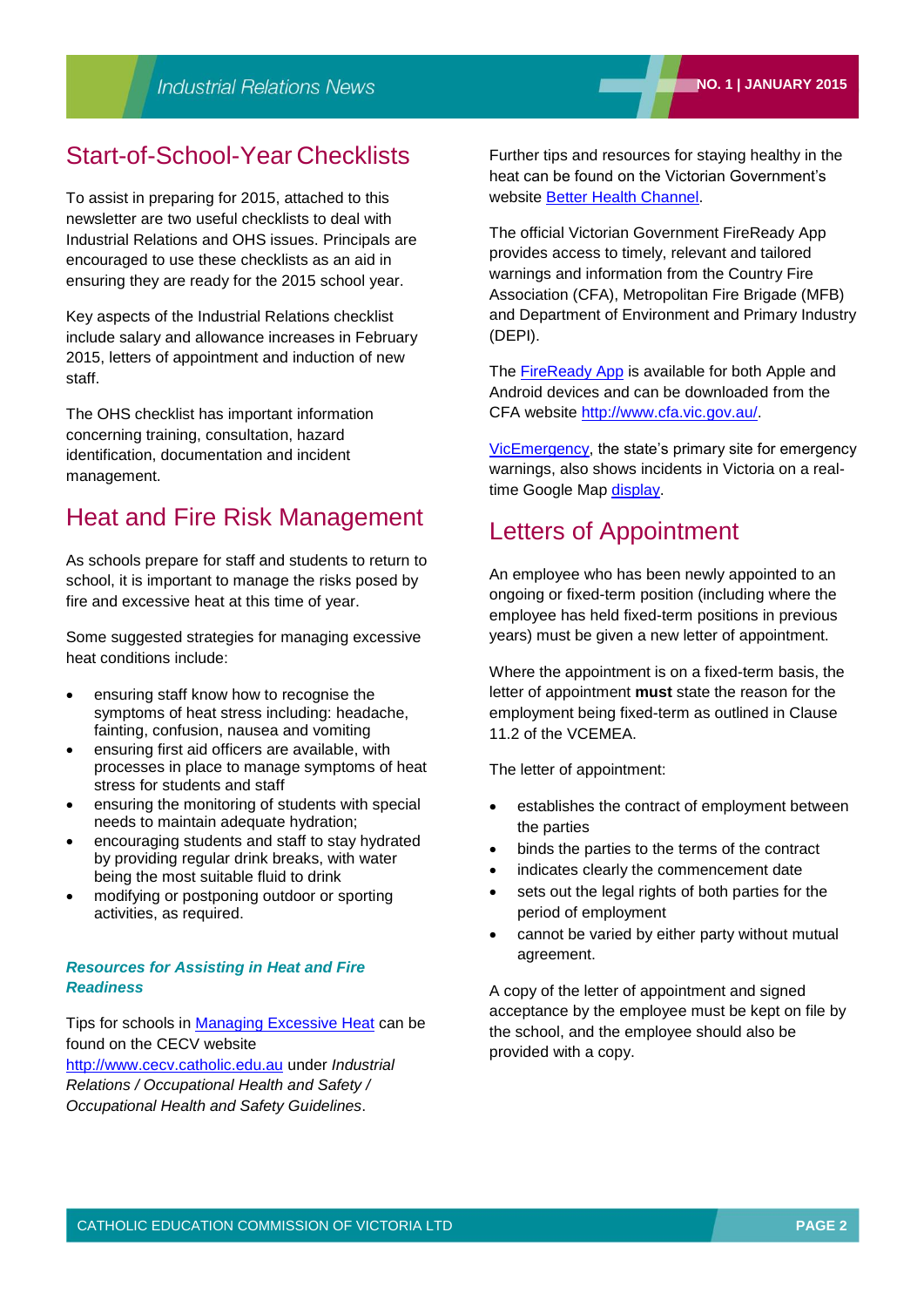The IR Unit has updated its letters of appointment templates for teachers, school officers and school services officers.

A range of templates tailored to particular categories enables schools to choose the most appropriate letter for the circumstances. Access to these templates is available on the CECV website

[http://www.cecv.catholic.edu.au](http://www.cecv.catholic.edu.au/) under *Industrial Relations / [Template Letters](http://www.cecv.catholic.edu.au/vcsa/lettersofappointment/appoint.htm)*.

**Important:** Please note that the template letters of appointment are reviewed and updated regularly to take into account changes in legislation. We therefore recommend that the website templates are accessed each time that schools complete letters of appointment, rather than copying over previous letters completed at the school. While this can require re-inserting certain information, it ensures that the letters of appointment that are used by schools are as up-to-date as possible and comply with all legal requirements.

## Salary and Allowance Increases – February 2015

Salary increases on or after the first full pay period from **1 February 2015** have been uploaded and are listed as salaries with the suffix FEB15 on the [Online](http://cevn.cecv.catholic.edu.au/staffingir/osr.htm)  [Staffing Records](http://cevn.cecv.catholic.edu.au/staffingir/osr.htm) (OSR) on the CEVN website [http://cevn.cecv.catholic.edu.au](http://cevn.cecv.catholic.edu.au/) under *Staffing & IR / OSR.*

POL1, POL2, POL3 and POL4 allowances and other allowances as required have also been updated. These allowances are listed in the drop down list in OSR under *Allowances* with the suffix FEB15.

Please note that salaries and allowances missing the suffix AUG14 will not automatically be updated.

All POL5 and POL6 must be maintained at their current allowance levels. Once the appointment period for POL5 or POL6 expires, one of the other POL levels must be used.

#### *Salary and Allowance Increases Not Uploaded*

For those employed under the classifications 'UC' or 'NA', no bulk salary changes were made in OSR.

School employees responsible for OSR need to make the necessary changes to:

- UC (unclassified)
- NA (not applicable)
- School Services Officer Category D

by ending the current record prior to the first full pay period start date and commencing a new service record from the first full pay period start date in February 2015.

No bulk changes have been made to allowances where a dollar amount needs to be specified.

Salary and Allowance information for the 2015 School Year is available in [Part 3A](http://www.cecv.catholic.edu.au/vcsa/Implementation_Guidelines/Part%203A.pdf) of the Implementation Guide for Schools on the CECV website [http://www.cecv.catholic.edu.au](http://www.cecv.catholic.edu.au/) under *Industrial Relations / 2013 Agreement Implementation*. Part 3A provides an overview of the changes for the 2015 school year, salary and allowance advice, salary assessment information and a [spreadsheet of tables](http://www.cecv.catholic.edu.au/vcsa/Implementation_Guidelines/2014_Implementation_tables.xls) that will be invaluable for schools.

## Victorian Institute of Teaching (VIT) Registration

The *Victorian Education and Training Reform Act 2006* (the Act) requires that all teachers in Victoria be registered with, or gain permission to teach from, the Victorian Institute of Teaching (VIT) before they can be employed in any Victorian school, including Catholic schools.

At the commencement of the year, principals **must** check to ensure that all teaching staff have appropriate registration with the VIT by signing each registration card.

The Victorian Registration and Qualifications Authority (VRQA) also requires that schools keep a register of all teachers containing each teacher's name and their VIT registration number. This must be recorded on the OSR or PRS and should be updated at the beginning of the school year.

**Importantly, it is an offence for a person or body to employ or continue to employ a person to teach who is not registered with the VIT.**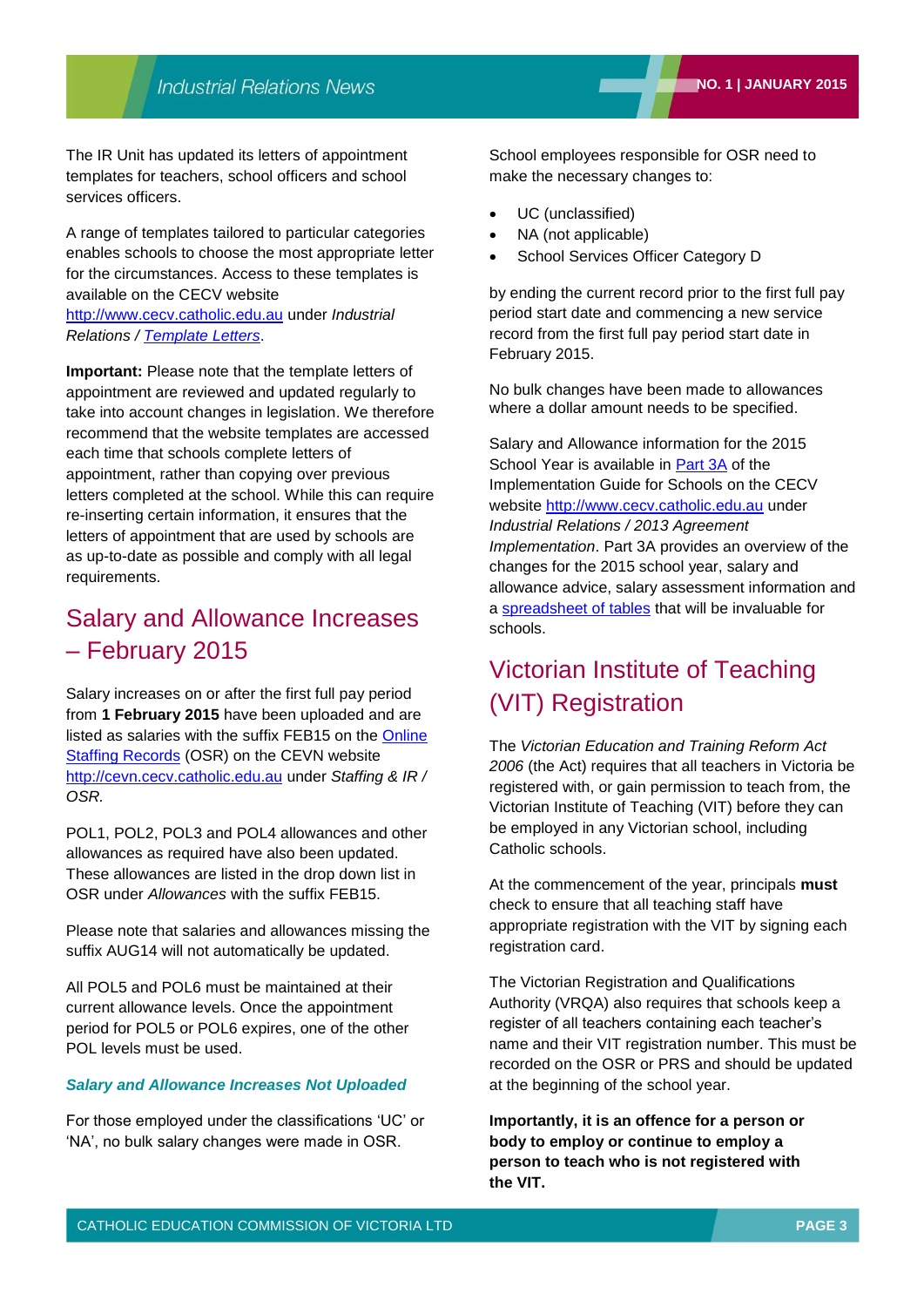If a teacher does not have VIT registration (or a nonteacher does not have a WWC – see following article), Clause 14 of the VCEMEA 2013 allows a school to give the employee:

- generally not less than seven days to obtain their registration (a teacher cannot be permitted to teach during these seven days, though they will be paid)
- an opportunity to explain any extenuating circumstances and to clarify the matter.

If, after this period of seven days, the school is satisfied that the lack of registration is due to the employee's actions or omissions, the school may stand the employee down without pay until they provide proof of registration.

Further information on the registration requirements for teachers is available on the [VIT website](http://www.vit.vic.edu.au/Pages/default.aspx) [http://www.vit.vic.edu.au.](http://www.vit.vic.edu.au/)

## Working with Children (WWC) **Check**

It is an offence under the *Working with Children Act 2005* (the WWC Act) to engage in child‐related work without having applied for a WWC Check.

Penalties will apply to both the employer and employee if an employee is without a WWC Check. Any employee whose duties usually involve or are likely to involve work in a school (other than teachers and principals whose WWC is covered by their VIT registration) is considered to be engaged in child‐related work as defined in the Act. Teachers and principals who are registered with the VIT are exempt from the WWC Act and do not require a WWC Check.

### *Recent Changes to Definition of Child-Related Work*

As previously outlined in the [November 2014](http://www.cecv.catholic.edu.au/vcsa/newsletters/IR%20News,%20No.%208,%20Nov%202014.pdf) edition of *Industrial Relations News*, recent amendments to the WWC Act are now in effect.

In particular, significant changes have been made to the definition of **child-related work**. This is now described as work where the contact with children is direct, unsupervised, and part of a person's duties.

Also, ministers of religion are now required to get a WWC Check unless the contact they have with children is only occasional and incidental to their work.

Although it is already a requirement in Catholic schools for all employees and parish priests to hold and maintain a WWC Check, it is nevertheless important to be aware of the changes.

#### *WWC Expiry*

It is an offence to continue working in child-related work if your WWC Check has expired. A WWC Check can still be renewed anytime during the threemonth post-expiry period.

#### *School WWC Register*

The VRQA requires that schools have a register of staff with a WWC Check and have procedures for maintaining the register. Principals must sight and retain a record of an employee's WWC Check number, preferably on the PRS. Principals should also verify that WWC Check cards presented to them by employees are marked with the **letter E**.

Employees must inform the Department of Justice within 21 days every time an employee changes employer or address. This is a legal requirement under the WWC Act. By not providing changes in contact and child-related work details within 21 days of a change, the employee is committing an offence with financial penalties.

If a school employee (apart from a teacher or principal) does not have a WWC Check, Clause 14 of the VCEMEA also applies (see above article on VIT registration).

Further information about the WWC Check is available from the Department of Justice website [http://www.justice.vic.gov.au/workingwithchildren/.](http://www.justice.vic.gov.au/workingwithchildren/)

## National Police Record Check

All new employees (except teachers and principals whose Police Record Check is covered by their VIT registration) are required to undergo a National Police Record Check (NPRC) before commencing work at the school. This is **in addition** to a WWC Check.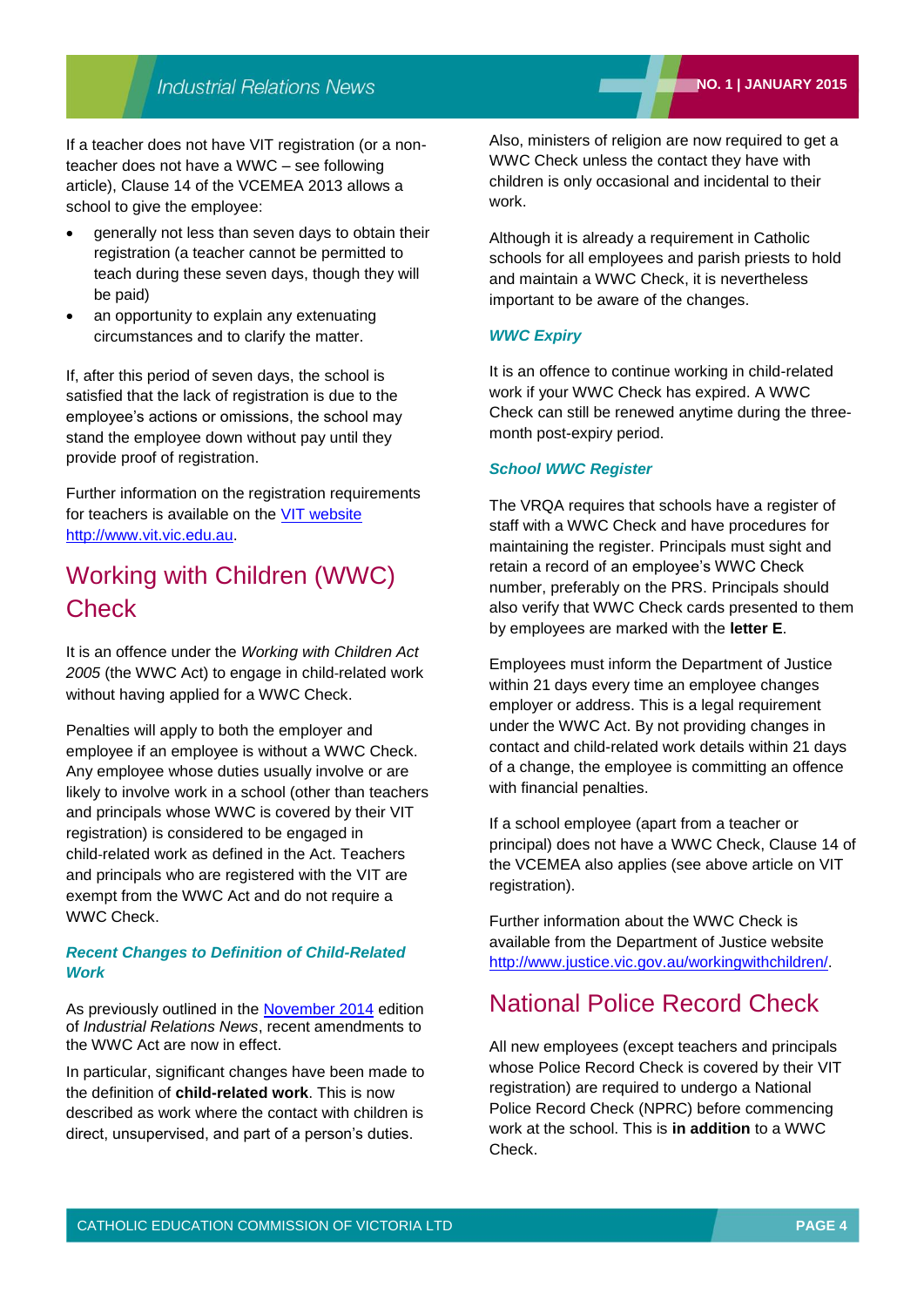If an NPRC has been initiated but not completed then the offer of employment is conditional upon the employee providing a declaration that the person has not been charged with, or found guilty of any offence that would be incompatible with their position of trust and responsibility. This requirement should be included in any offer of appointment.

## Workplace Policy Review

The beginning of the year is a good time to ensure that workplace policies are current and up to date. It is recommended that all employers have a workplace policy on:

- equal opportunity/discrimination in the workplace
- anti-bullying
- social media
- OHS.

[Policy templates](http://web.cecv.catholic.edu.au/vcsa/guidelines/guideindex.htm) are available on the [CECV website](http://www.cecv.catholic.edu.au/) under *Industrial Relations / Guidelines*.

## Safe and Sound Practice Guidelines (Occupational Violence)

Occupational violence has become a concern across many occupations, including in the broader education sector.

The VWA defines occupational violence as:

*any incident in which a person is abused, threatened or assaulted in circumstances relating to their work.* 

The IR Unit has now developed the *Safe and Sound Practice Guidelines (Occupational Violence)* as a toolkit to assist and manage these issues.

The Guidelines are intended as a practical guide for principals who require advice on how best to handle potential or actual occupational violence within their schools.

In developing the Guidelines, extensive research was undertaken and feedback sought from various stakeholders including:

- primary and secondary principals
- representative/s from each diocese
- the PAVCSS executive
- the Independent Education Union (IEU).

The Guidelines contain information on:

- preventative practices
- intervention practices (along with appropriate incident responses)
- post-incident responsibilities.

The Guidelines also contain:

- contact details for each diocese
- a sample code of conduct for parents
- a sample complaints policy.

The [Guidelines](http://www.cecv.catholic.edu.au/vcsa/guidelines/guideindex.htm) can be obtained from the CECV website <http://www.cecv.catholic.edu.au/> under *Industrial Relations / Guidelines* in preparation for the 2015 school year.

## Industrial Relations and OHS Courses: Term 1, 2015

The following Industrial Relations and OHS Professional Learning training sessions are now available for Term 1, 2015:

#### *February 2015*

| <b>Activity Name:</b> | <b>Activity</b> | <b>Activity</b> | <b>Registrations</b> |
|-----------------------|-----------------|-----------------|----------------------|
|                       | Date:           | Code:           | Close:               |
| <b>Know Your</b>      | 4 Feb           | 15IST101A       | 28 Jan 2015          |
| Agreement-            | 2015            |                 |                      |
| <b>Education</b>      |                 |                 |                      |
| <b>Support</b>        |                 |                 |                      |
| <b>OHS Hazard</b>     | 11 Feb          | 15IST201A       | 4 Feb 2015           |
| <b>Management</b>     | 2015            |                 |                      |
| <b>OHS Incident</b>   | 19 Feb          | 15IST202A       | 12 Feb 2015          |
| Investigation         | 2015            |                 |                      |
| <b>VCEMEA Leave</b>   | 19 Feb          | 15IST102A       | 12 Feb 2015          |
|                       | 2015            |                 |                      |
| <b>OHS for School</b> | 24 Feb          | 15IST203A       | 17 Feb 2015          |
| <b>Leaders</b>        | 2015            |                 |                      |
| <b>Know Your</b>      | 25 Feb          | 15IST103A       | 4 Feb 2015           |
| Agreement-            | 2015            |                 |                      |
| <b>School Leaders</b> |                 |                 |                      |